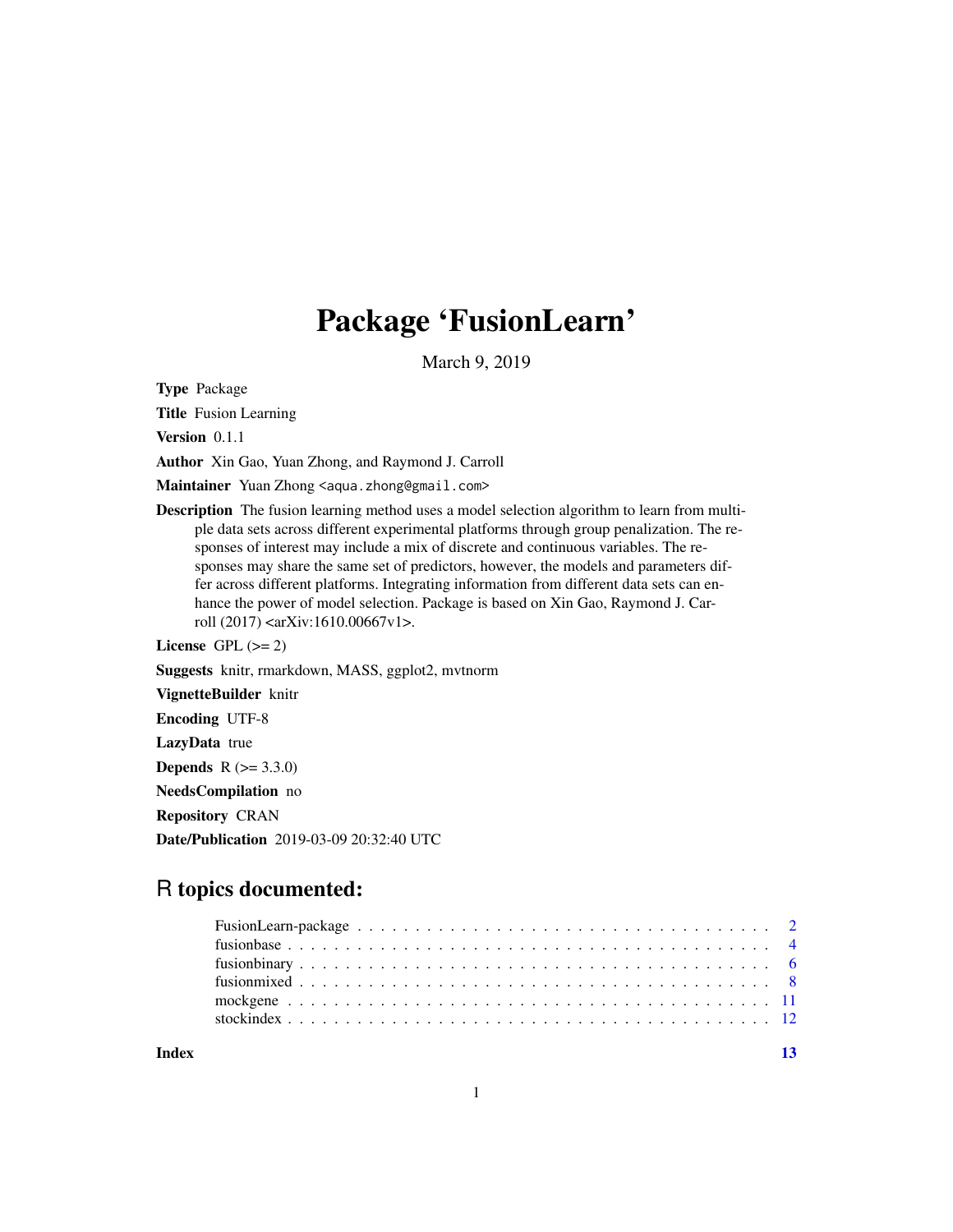<span id="page-1-0"></span>FusionLearn-package *Fusion Learning*

#### <span id="page-1-1"></span>Description

FusionLearn package implements a new learning algorithm to integrate information from different experimental platforms. The algorithm applies the grouped penalization method in the pseudolikelihood setting.

#### Details

In the context of fusion learning, there are  $k$  different data sets from  $k$  different experimental platforms. The data from each platform can be modeled by a different generalized linear model. Assume the same set of predictors  $\{M_1, M_2, ..., M_j, ..., M_p\}$  are measured across k different experimental platforms.

|   | Platforms Formula                                                                                                         | $M_1$ $M_2$ $\ldots$ $M_j$ $\ldots$ $M_p$ |  |  |  |
|---|---------------------------------------------------------------------------------------------------------------------------|-------------------------------------------|--|--|--|
|   | $y_1: g_1(\mu_1) \sim x_{11}\beta_{11} + x_{12}\beta_{12} + \dots x_{1j}\beta_{1j} + \dots x_{1p}\beta_{1p}$              |                                           |  |  |  |
|   | $y_2: g_2(\mu_2) \sim x_{21}\beta_{21} + x_{22}\beta_{22} + \dots x_{2j}\beta_{2j} + \dots x_{2p}\beta_{2p}$              |                                           |  |  |  |
| k | $\cdots$<br>$y_k : g_k(\mu_k) \sim x_{k1}\beta_{k1} + x_{k2}\beta_{k2} + \dots x_{kj}\beta_{kj} + \dots x_{kp}\beta_{kp}$ |                                           |  |  |  |

Here  $x_{kj}$  represents the observation of the predictor  $M_j$  on the kth platform, and  $\beta^{(j)}$  denotes the vector of regression coefficients for the predictor  $M_j$ .

| Platforms      | $M_i$    | $\beta^{(j)}$ |
|----------------|----------|---------------|
|                | $x_{1i}$ | $\beta_{1j}$  |
| $\mathfrak{D}$ | $x_{2i}$ | $\beta_{2j}$  |
|                |          |               |
| k              | $x_{kj}$ | $\beta_{kj}$  |

Consider the following examples.

*Example 1.* Suppose k different types of experiments are conducted to study the genetic mechanism of a disease. The predictors in this research are different facets of individual genes, such as mRNA expression, protein expression, RNAseq expression and so on. The goal is to select the genes which affect the disease, while the genes are assessed in a number of ways through different measurement processes across  $k$  experimental platforms.

*Example 2.* The predictive models for three different financial indices are simultaneously built from a panel of stock index predictors. In this case, the predictor values across different models are the same, but the regression coefficients are different.

In the conventional approach, the model for each of the  $k$  platforms is analyzed separately. FusionLearn algorithm selects significant predictors through learning from multiple models. The overall objec-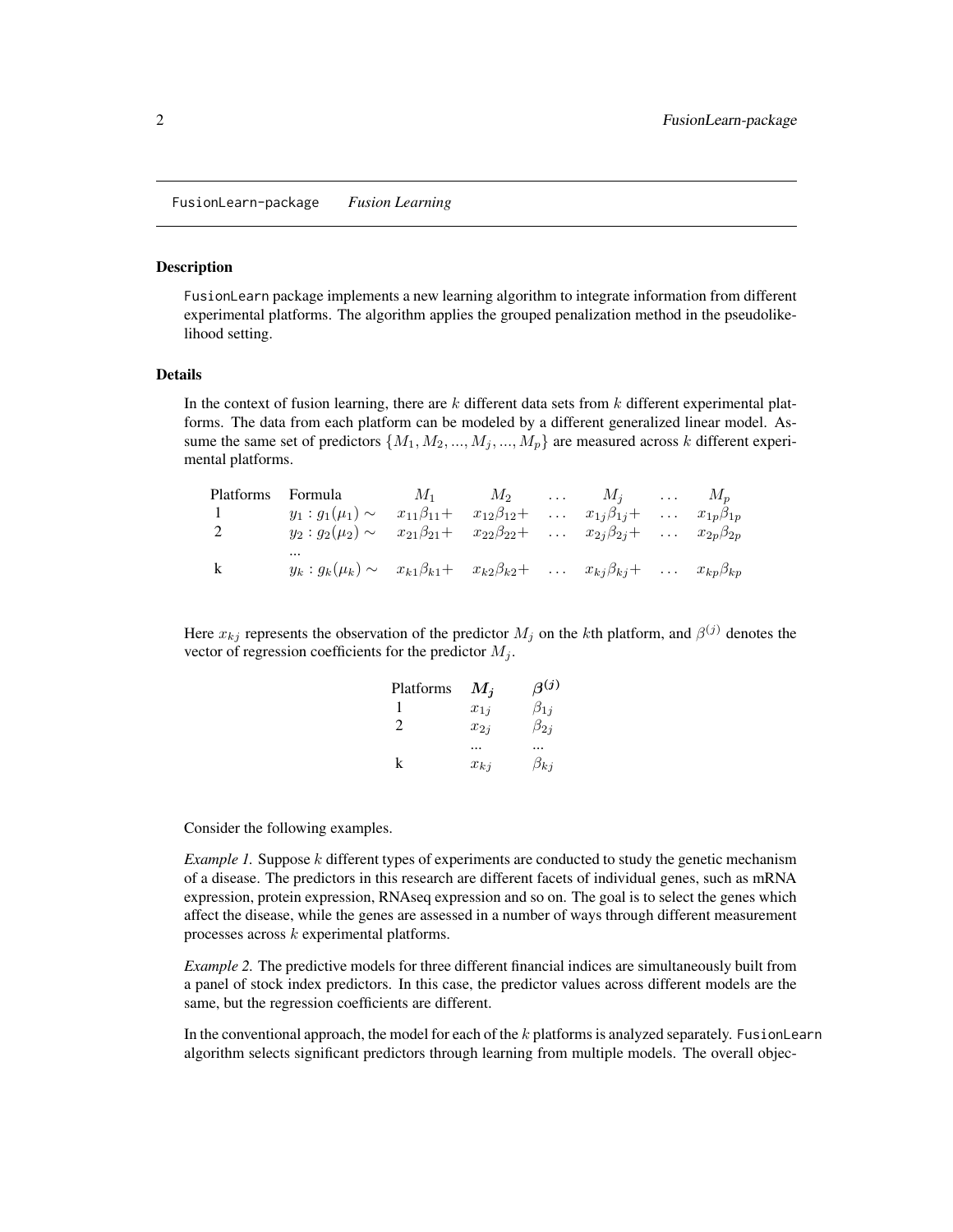#### <span id="page-2-0"></span>FusionLearn-package 3

tive is to minimize the function:

$$
Q(\beta) = l_I(\beta) - n \sum_{j=1}^p \Omega_{\lambda_n} ||\beta^{(j)}||,
$$

with p being the numbers of predictors,  $\Omega_{\lambda_n}$  being the penalty functions, and  $||\beta^{(j)}|| = (\sum_{i=1}^k \beta_{ij}^2)^{1/2}$ denoting the  $L_2$ -norm of the coefficients of the predictor  $M_j$ .

The user can specify the penalty function  $\Omega_{\lambda_n}$  and the penalty values  $\lambda_n$ . This package also contains functions to provide the pseudolikelihood Bayesian information criterion:

$$
pseu-BIC(s) = -2l_I(\hat{\beta}_I;Y) + d_s^*\gamma_n
$$

with  $-2l_I(\hat{\beta}_I;Y)$  denoting the pseudo loglikelihood,  $d_s^*$  measuring the model complexity and  $\gamma_n$ being the penalty on the model complexity.

The basic function [fusionbase](#page-3-1) deals with continuous responses. The function [fusionbinary](#page-5-1) is applied to binary responses, and the function [fusionmixed](#page-7-1) is applied to a mix of continuous and binary responses.

#### Note

Here we provide two examples to illustrate the data structures. Assume  $X_I$  and  $X_{II}$  represent two sets of the predictors from 2 experimental platforms.

*Example 1*. If the observations from  $X_I$  and  $X_{II}$  are independent, the number of observations can be different. The order of the predictors  $\{M_1, M_2, M_3, M_4\}$  in  $X_I$  matches with the predictors in  $X_{II}$ . If  $X_{II}$  does not include the predictor  $M_3$ , then the  $M_3$  in  $X_{II}$  needs to be filled with NA.

|  |                     | $M_1$ $M_2$ $M_3$ $M_4$ $M_1$ $M_2$ $M_3$ $M_4$                   |  |             |  |
|--|---------------------|-------------------------------------------------------------------|--|-------------|--|
|  |                     | $X_I = 0.1 \t 0.3 \t 0.5 \t 20 \t X_{II} = 100 \t 8 \t NA \t 100$ |  |             |  |
|  | $0.3$ $0.1$ $0.5$ 7 | 30 1 NA 2                                                         |  |             |  |
|  | $0.1 \t0.9 \t1 \t0$ |                                                                   |  | 43 19 NA -3 |  |
|  | $-0.3$ 1.2 2 40     |                                                                   |  |             |  |

*Example 2.* If the observations from  $X_I$  and  $X_{II}$  are correlated, the number of observations must be the same. The *i*th row in  $X_I$  is correlatd with the *i*th row in  $X_{II}$ . The predictors of  $X_I$  and  $X_{II}$ should be matched in order. The predictors which are not measured need to be filled with NA.

|                      |                    |  | $M_1$ $M_2$ $M_3$ $M_4$ $M_1$ $M_2$ $M_3$ $M_4$ |  |                      |  |
|----------------------|--------------------|--|-------------------------------------------------|--|----------------------|--|
|                      |                    |  | $X_I = 0.1 \t 0.3 \t 0.5 \t 20 \t X_{II} =$     |  | $0.3$ $0.8$ NA $100$ |  |
| $0.3$ $0.1$ $0.5$ 70 |                    |  | 0.2 1 NA 20                                     |  |                      |  |
|                      | $-0.1$ $0.9$ $1$ 0 |  |                                                 |  | $0.43$ 1.9 NA -30    |  |
|                      | $-0.3$ 1.2 2 40    |  |                                                 |  | $-0.4$ $-2$ NA 40    |  |

In functions fusionbase.fit, fusionbinary.fit, and fusionmixed.fit, the option depen is used to specify whether observations from different platforms are correlated or independent.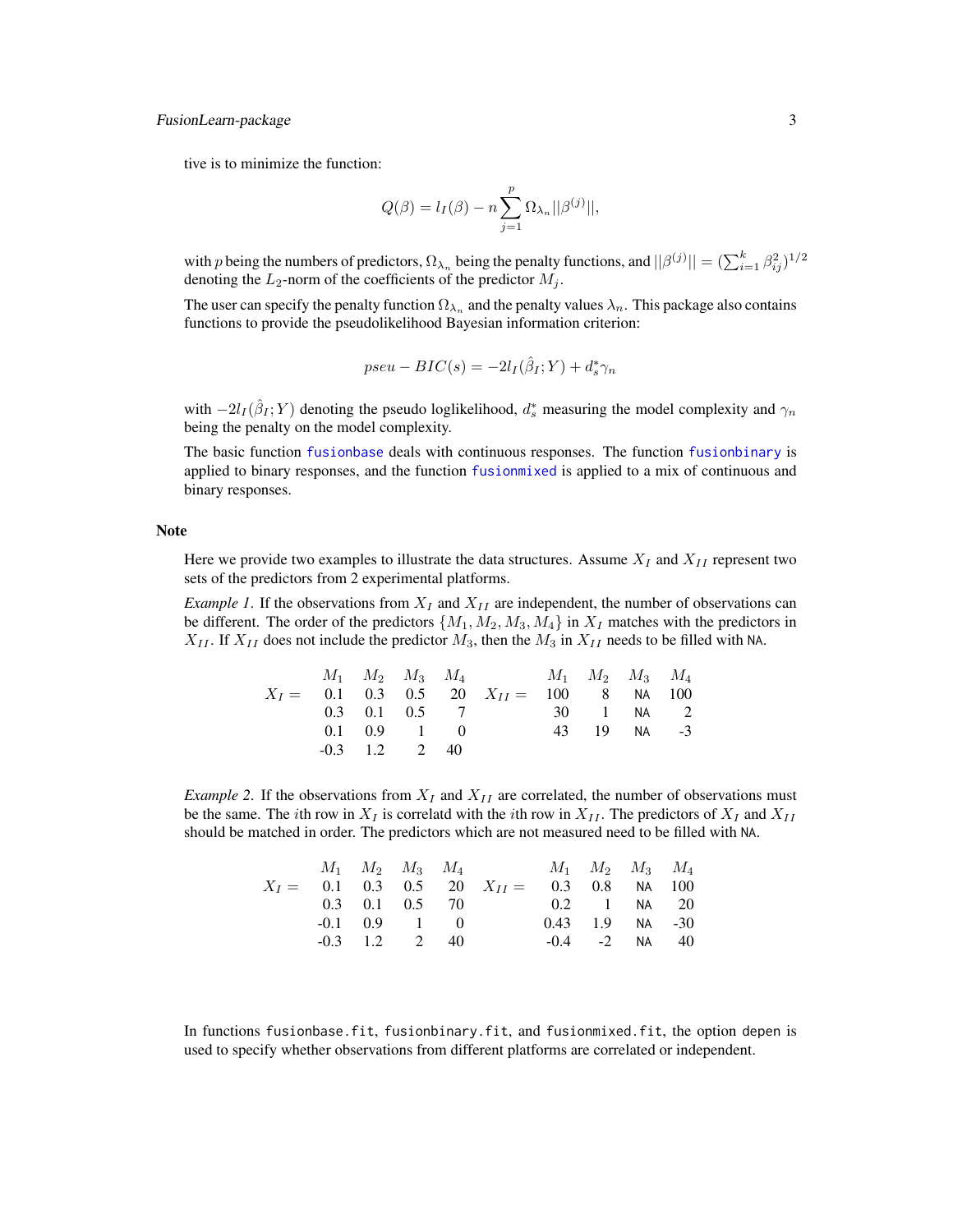#### <span id="page-3-0"></span>Author(s)

Xin Gao, Yuan Zhong and Raymond J Carroll Maintainer: Yuan Zhong <aqua.zhong@gmail.com>

## References

Gao, X and Carroll, R. J. (2017) Data integration with high dimensionality. Biometrika, 104, 2, pp. 251-272

<span id="page-3-1"></span>fusionbase *Fusion learning method for continuous responses*

## Description

fusionbase conducts the group penalization to multiple linear models with a specified penalty value. fusionbase.fit can be used to search the best candidate model based on the pseudo Bayesian information criterion with a sequence of penalty values.

#### Usage

```
fusionbase(x, y, lambda, N, p, m, beta=0.1, thresh=0.05,
           maxiter=30, methods="scad",Complete=TRUE)
```
fusionbase.fit(x, y, lambda, N, p, m, beta=0.1, thresh=0.05, maxiter=30, methods="scad", Complete=TRUE, depen ="IND", a=1)

## Arguments

| $\times$ | List. Listing matrices of the predictors from different platforms.                                                                                                                                          |
|----------|-------------------------------------------------------------------------------------------------------------------------------------------------------------------------------------------------------------|
| y        | List. A list of continuous responses vectors from different platforms following<br>the same order as in x.                                                                                                  |
| lambda   | Numeric or vector. For fusion base, lambda is a numeric value for the penalty;<br>for fusionbase. fit, lambda is a vector with a list of penalty values.                                                    |
| N        | Numeric or vector. If only one numeric value is provided, equal sample size will<br>be assumed for each data set. If a vector is provided, then the elements are the<br>sample sizes for all the platforms. |
| p        | Numeric. The number of predictors.                                                                                                                                                                          |
| m        | Numeric. The number of platforms.                                                                                                                                                                           |
| beta     | Numeric or Matrix. An initial value for the estimated parameters with dimen-<br>sions nyars x nplatforms. The defaul value is 0.1.                                                                          |
| thresh   | Numeric. The stopping criteria. The default value is 0.05.                                                                                                                                                  |
| maxiter  | Numeric. Maximum number of iterations. The default value is 30.                                                                                                                                             |
| methods  | Character ("lass" or "scad"). lass: LASSO; scad: SCAD.                                                                                                                                                      |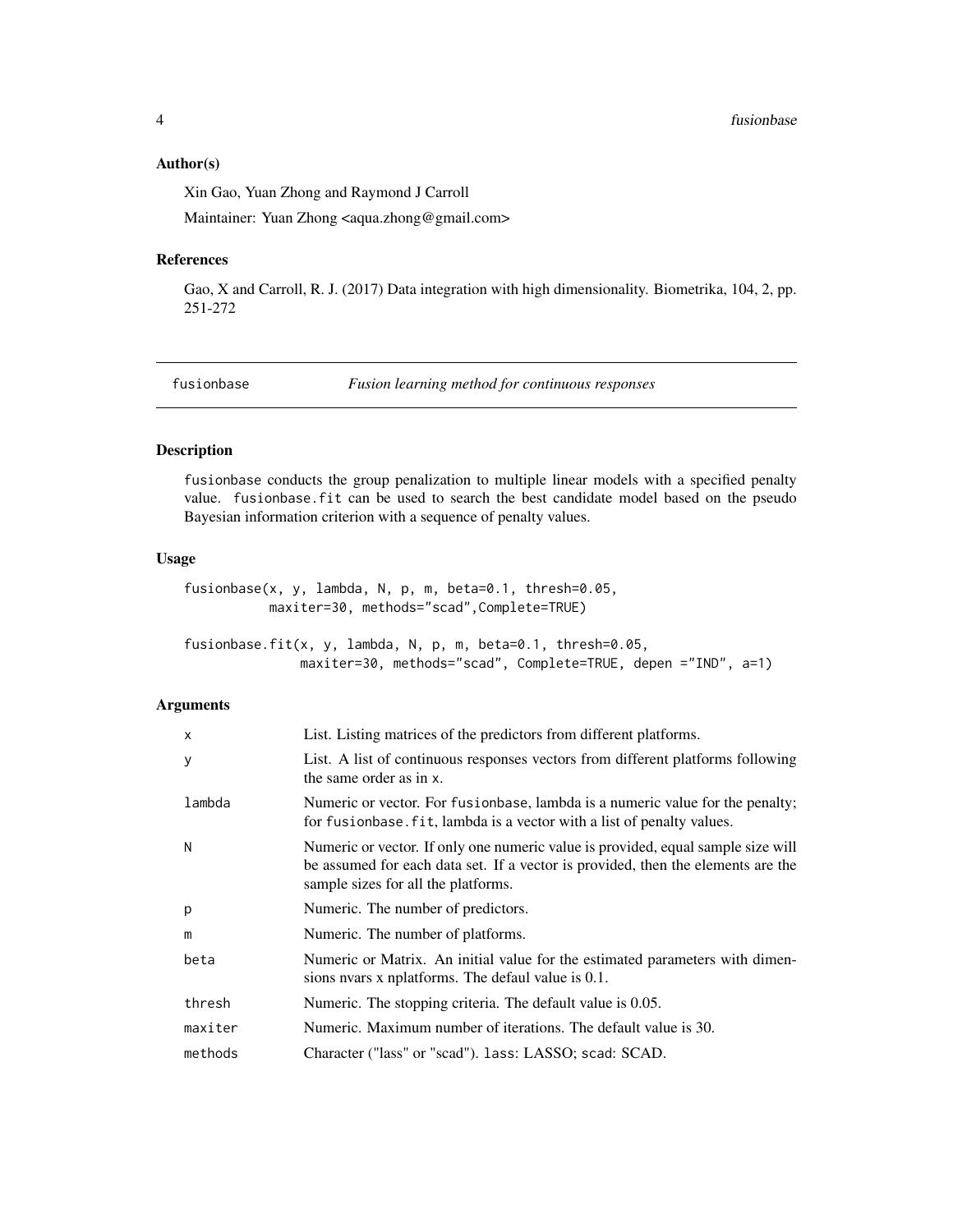#### <span id="page-4-0"></span>fusionbase 5

| Complete | Logic input. If Complete == TRUE, the predictors $M_1,,M_n$ are measured in all<br>platforms. If Compelte $==$ FALSE, in some platforms, not all of the predictors<br>${M_1, M_2, , M_n}$ are measured. The values of the corresponding estimated<br>coefficients for the missing predictors will be NA. |
|----------|----------------------------------------------------------------------------------------------------------------------------------------------------------------------------------------------------------------------------------------------------------------------------------------------------------|
| depen    | Character. Input only for function fusionbase. fit. "IND" means the obser-<br>vations across different platforms are independent; "CORR" means the observa-<br>tions are correlated, and the sample sizes should be equal for different platforms.                                                       |
| a        | Numeric. Input only for function fusion base fit. The free multiplicative<br>constant used in $\gamma_n$ . The default value is 1.                                                                                                                                                                       |

## Details

The basic fusion learning function to learn from multiple linear models with continuous responses. More details regarding the model assumptions and the algorithm can be found in [FusionLearn](#page-1-1).

## Value

fusionbase returns a list that has components:

| beta      | A matrix (nvars x nplatforms) containing estimated coefficients of each linear<br>model. If some data sets do not have the complete set of predictors, the corre-<br>sponding coefficients are output as NA. |
|-----------|--------------------------------------------------------------------------------------------------------------------------------------------------------------------------------------------------------------|
| method    | Penalty function LASSO or SCAD.                                                                                                                                                                              |
| threshold | The numeric value shows the difference in the estimates between the successive<br>updates upon convergence.                                                                                                  |
| iteration | The numeric value shows the number of iterations upon convergence.                                                                                                                                           |
|           | fusionbase. fit provides the results in a table:                                                                                                                                                             |
| lambda    | The sequence of penalty values.                                                                                                                                                                              |
| BIC.      | The pseudolikelihood Bayesian information criterion evaluated at the sequence<br>of the penalty values.                                                                                                      |
| -2Loglkh  | Minus twice the pseudo loglikelihood of the chosen model.                                                                                                                                                    |
| $Est_d$   | The estimated degrees of freedom quantifying the model complexity.                                                                                                                                           |
|           |                                                                                                                                                                                                              |

fusionbase.fit also returns a model selection plot showing the results above.

#### Note

The range of the penalty values should be carefully chosen. For some penalty values, the resulting models may have singular information matrix or the fitting of the glm cannot converge.

## Author(s)

Xin Gao, Yuan Zhong, and Raymond J. Carroll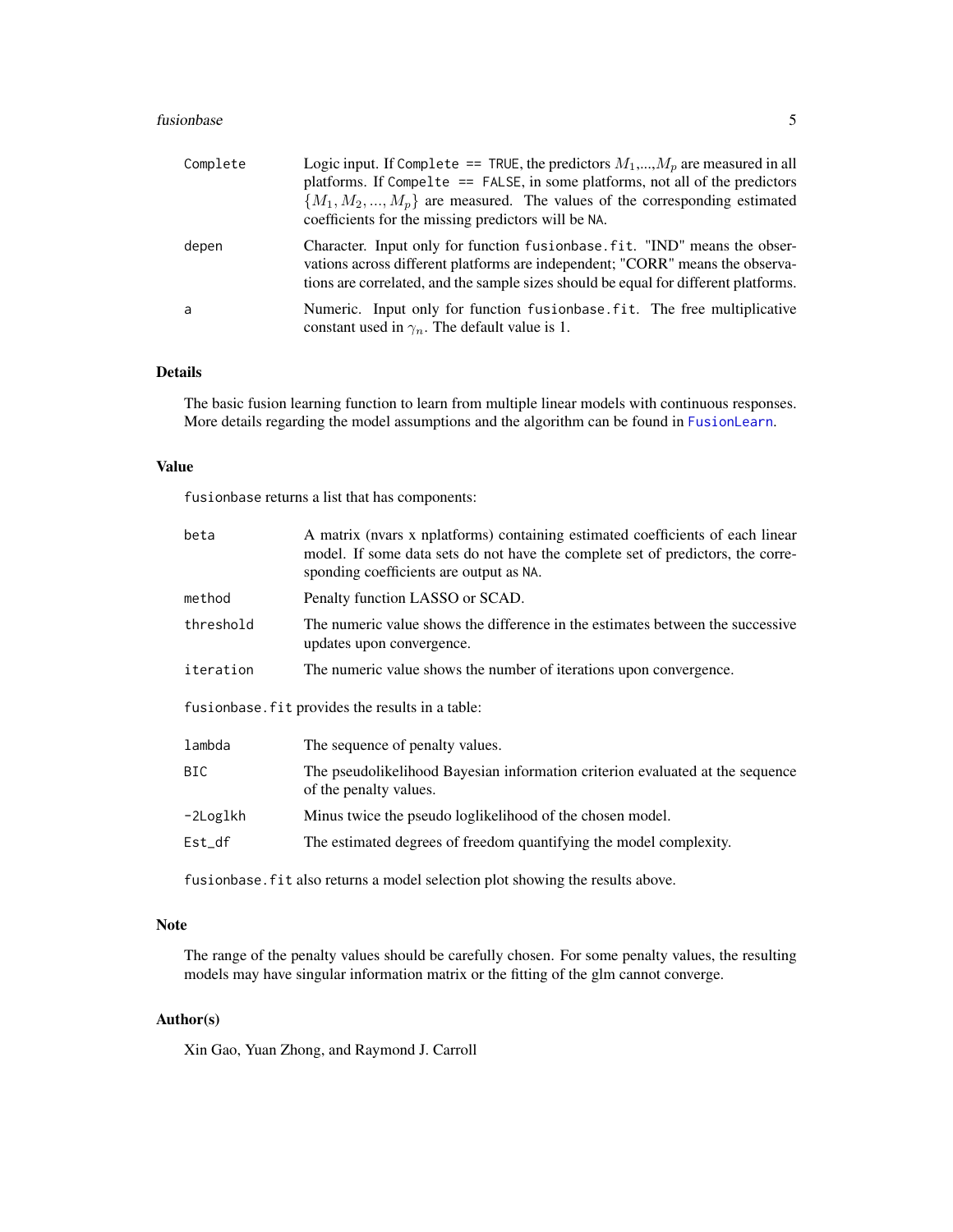#### References

Gao, X and Carroll, R. J. (2017) Data integration with high dimensionality. Biometrika, 104, 2, pp. 251-272

#### Examples

```
##analysis of the stock index data
#Responses contain indices "VIX","GSPC", and "DJI"
y <- list(stockindexVIX[,1],stockindexGSPC[,1],stockindexDJI[,1])
#Predictors include 46 stocks
x <- list(stockindexVIX[,2:47],stockindexGSPC[,2:47],stockindexDJI[,2:47])
##Implementing the model selection algorithm based on the psuedolikelihood
##information criteria
model \leq fusionbase.fit(x,y,seq(0.03,5,length.out = 10),232,46,3,depen="CORR")
lambda <- model[which.min(model[,2]),1]
result <- fusionbase(x,y,lambda,232,46,3)
##Identify the significant predictors for the three indices
id <- which(result$beta[,1]!=0)+1
colnames(stockindexVIX)[id]
```
<span id="page-5-1"></span>fusionbinary *Fusion learning algorithm for binary responses*

#### Description

fusionbinary conducts the group penalization with a specified penalty value learning from multiple generalized linear models with binary responses. fusionbinary.fit can be used to search the best candidate model based on the pseudo Bayesian information criterion with a sequence of penalty values.

#### Usage

```
fusionbinary(x, y, lambda, N, p, m, beta=0.1, thresh=0.1,
             maxiter=100, methods="scad", link="logit", Complete=TRUE)
fusionbinary.fit(x, y, lambda, N, p, m, beta=0.1, thresh=0.1,
                 maxiter=100, methods="scad", link="logit", Complete=TRUE,
                 depen ="IND", a=1)
```
#### Arguments

| List. Listing matrices of the predictors from different platforms.              |
|---------------------------------------------------------------------------------|
| List. A list of binary responses vectors from different platforms following the |
| same order as in x.                                                             |

<span id="page-5-0"></span>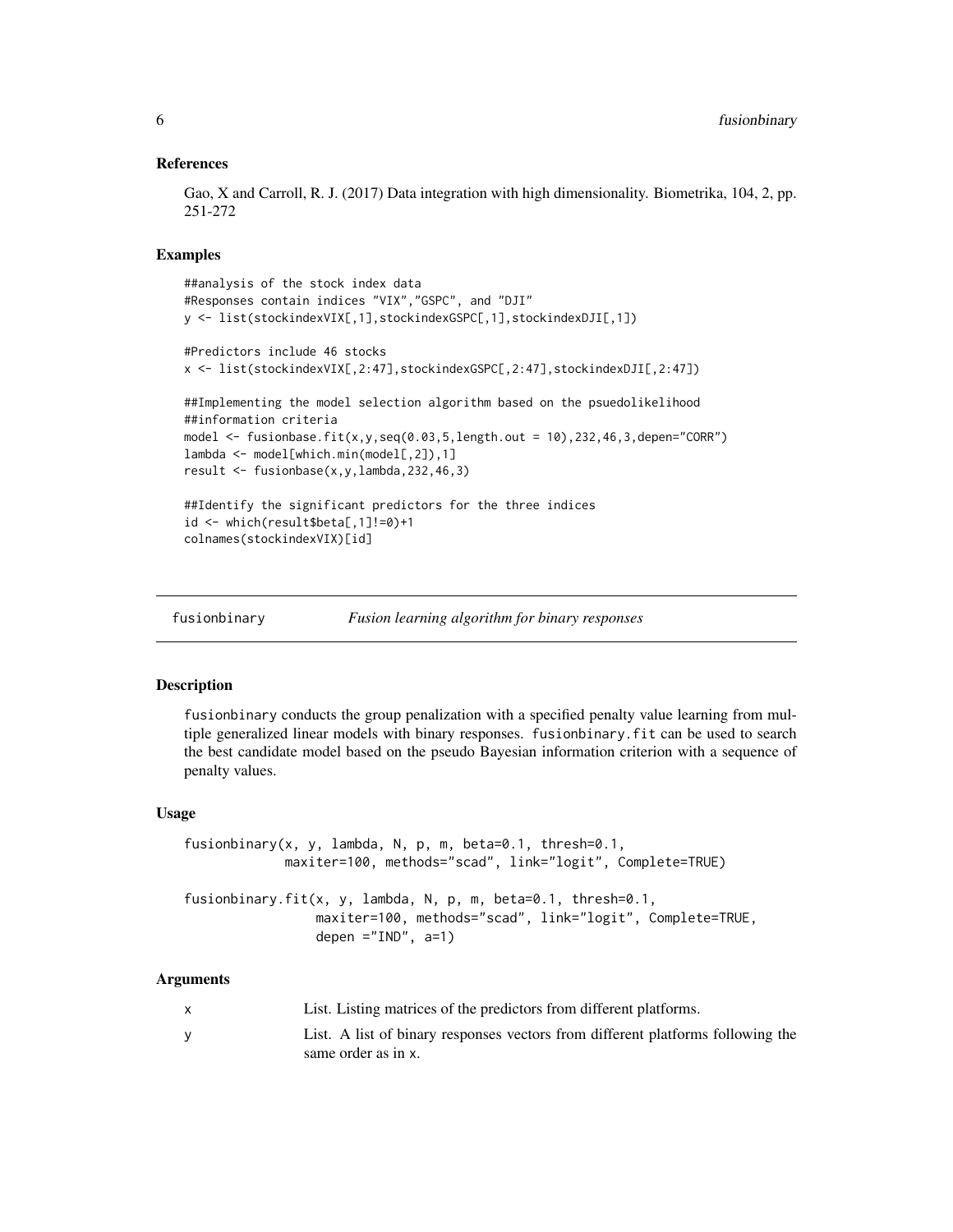## <span id="page-6-0"></span>fusionbinary 7

| lambda   | Numeric or vector. For fusionbinary, lambda is a numeric value for the<br>penalty; for fusionbinary. fit, lambda is a vector with a list of penalty values.                                                                                                                                            |
|----------|--------------------------------------------------------------------------------------------------------------------------------------------------------------------------------------------------------------------------------------------------------------------------------------------------------|
| N        | Numeric or vector. If only one numeric value is provided, equal sample size will<br>be assumed for each data set. If a vector is provided, then the elements are the<br>sample sizes for all the platforms.                                                                                            |
| p        | Numeric. The number of predictors.                                                                                                                                                                                                                                                                     |
| m        | Numeric. The number of platforms.                                                                                                                                                                                                                                                                      |
| beta     | Numeric. An initial value for the estimated parameters with dimensions nvars x<br>nplatforms.                                                                                                                                                                                                          |
| thresh   | Numeric. The stopping criteria. The default value is 0.1.                                                                                                                                                                                                                                              |
| maxiter  | Numeric. Maximum number of iterations. The default value is 100.                                                                                                                                                                                                                                       |
| methods  | Character ("lass" or "scad"). lass: LASSO; scad: SCAD.                                                                                                                                                                                                                                                 |
| link     | Character ("logit" or "probit"). Link functions: logistic or probit.                                                                                                                                                                                                                                   |
| Complete | Logic input. If Complete == TRUE, the predictors $M_1,,M_p$ are measured in all<br>platforms. If Compelte == FALSE, in some platforms, not all of the predictors<br>${M_1, M_2, , M_p}$ are measured. The values of the corresponding estimated<br>coefficients for the missing predictors will be NA. |
| depen    | Character. Input only for function fusionbinary. fit. "IND" means the obser-<br>vations across different platforms are independent; "CORR" means the observa-<br>tions are correlated, and the sample sizes should be equal for different platforms.                                                   |
| a        | Numeric. Input only for function fusionbinary. fit. The free multiplicative<br>constant used in $\gamma_n$ . The default value is 1.                                                                                                                                                                   |

## Details

The generalized fusion learning function to learn from multiple models with binary responses. More details regarding the algorithm can be found in [FusionLearn](#page-1-1).

### Value

fusionbinary returns a list that has components:

| beta      | A matrix (nvars x nplatforms) containing estimated coefficients of each linear<br>model. If some data sets do not have the complete set of predictors, the corre-<br>sponding coefficients are output as NA. |
|-----------|--------------------------------------------------------------------------------------------------------------------------------------------------------------------------------------------------------------|
| method    | Penalty function LASSO or SCAD.                                                                                                                                                                              |
| link      | The link function used in the estimation.                                                                                                                                                                    |
| threshold | The numeric value shows the difference in the estimates between the successive<br>updates upon convergence.                                                                                                  |
| iteration | The numeric value shows the number of iterations upon convergence.                                                                                                                                           |
|           | fusionbinary. fit provides the results in a table:                                                                                                                                                           |
| lambda    | The sequence of penalty values.                                                                                                                                                                              |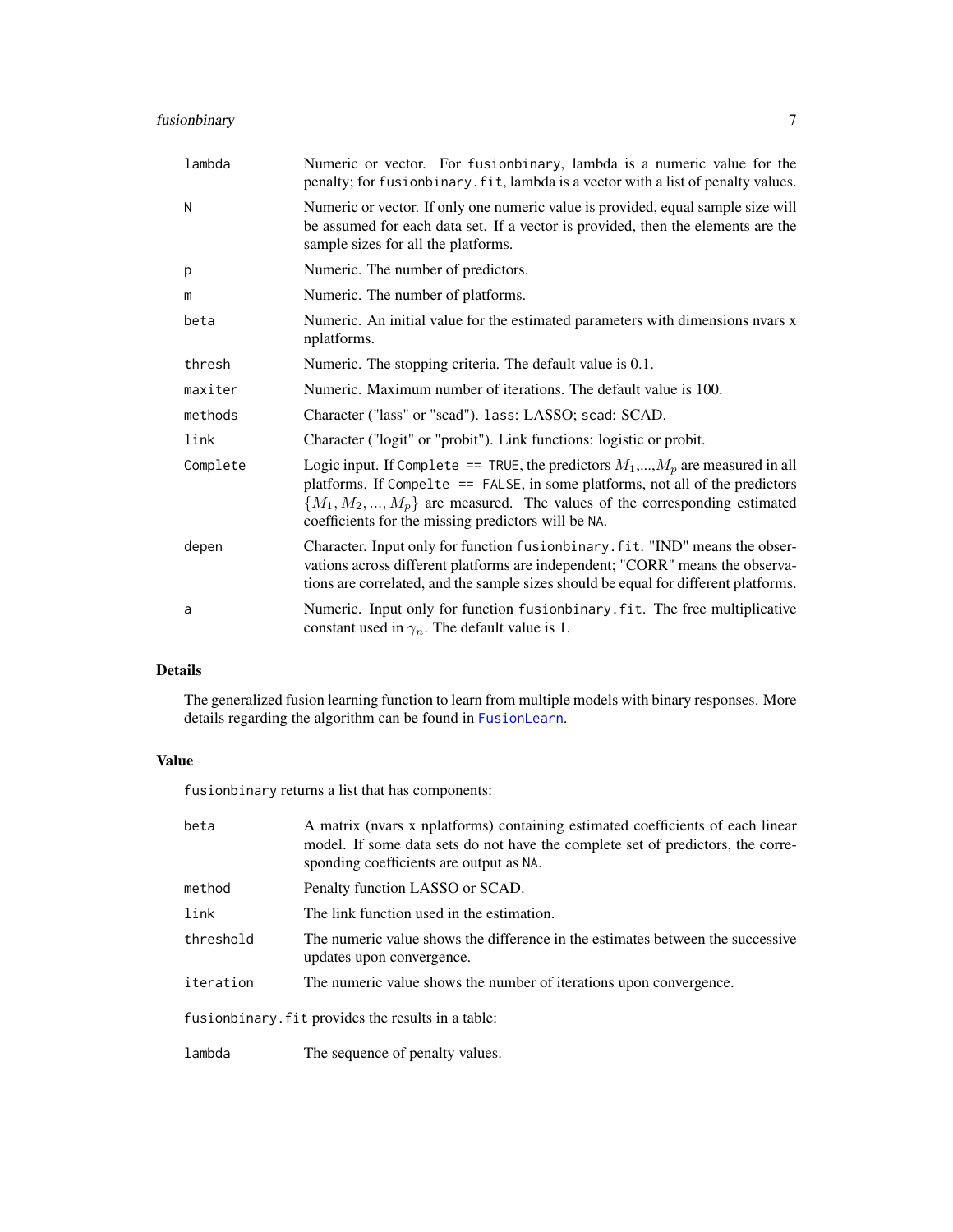<span id="page-7-0"></span>

| BIC      | The pseudolikelihood Bayesian information criterion evaluated at the sequence<br>of the penalty values. |
|----------|---------------------------------------------------------------------------------------------------------|
| -2Loglkh | Minus twice the pseudo loglikelihood of the chosen model.                                               |
| Est df   | The estimated degrees of freedom quantifying the model complexity.                                      |

fusionbinary.fit also returns a model selection plot showing the results above.

#### Note

The range of the penalty values should be carefully chosen. For some penalty values, the resulting models may have singular information matrix or the fitting of the glm cannot converge.

#### Author(s)

Xin Gao, Yuan Zhong, and Raymond J. Carroll

## References

Gao, X and Carroll, R. J. (2017) Data integration with high dimensionality. Biometrika, 104, 2, pp. 251-272

#### Examples

```
##Analysis of the gene data
y = list(mockgene1[,2],mockgene2[,2]) ## responses "status"
x = list(mockeyenel[, 3:502], mockgenel[, 3:502]) ## 500 predictors
```
##Implementing fusion learning algorithm result <- fusionbinary(x,y,0.3,N=c(98,286),500,2) id <- which(result\$beta[,1]!=0)+2 genename <- colnames(mockgene1)[id]

<span id="page-7-1"></span>fusionmixed *Fusion learning algorithm for mixed data*

## Description

fusionmixed conducts the group penalization with a specified penalty value learning from multiple generalized linear models with mixed continuous and binary responses. fusionmixed.fit can be used to search the best candidate model based on the pseudo Bayesian information criterion with a sequence of penalty values.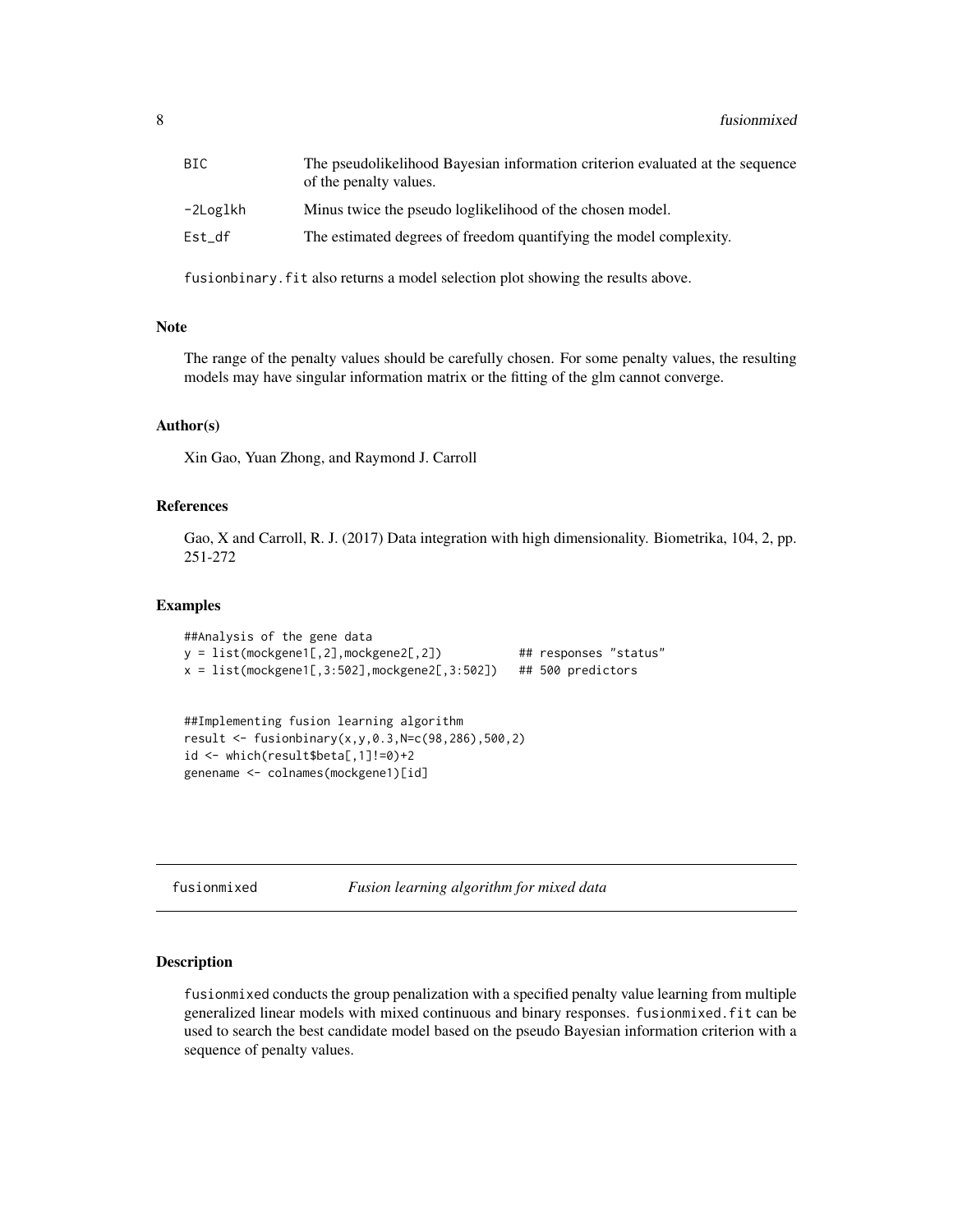## <span id="page-8-0"></span>fusionmixed 9

## Usage

```
fusionmixed(x, y, lambda, N, p, m1, m2, beta=0.1, thresh=0.1,
           maxiter=100, methods="scad", link="logit", Complete=TRUE)
fusionmixed.fit(x, y, lambda, N, p, m1, m2, beta=0.1, thresh=0.1,
               maxiter=100, methods="scad",link="logit", Complete=TRUE,
               depen ="IND", a=1)
```
## Arguments

| X              | List. Listing matrices of the predictors from different platforms. The first m1<br>data sets in the list are the ones of continuous responses, and the following m2<br>data sets are the ones of binary responses.                                                                                     |
|----------------|--------------------------------------------------------------------------------------------------------------------------------------------------------------------------------------------------------------------------------------------------------------------------------------------------------|
| У              | List. A list of the responses vectors from different platforms following the same<br>order as in x. The values m1 and m2 must be specified.                                                                                                                                                            |
| lambda         | Numeric or vector. For fusionmixed, lambda is a numeric value for the penalty;<br>for fusionmixed. fit, lambda is a vector with a list of penalty values.                                                                                                                                              |
| Ν              | Numeric or vector. If only one numeric value is provided, equal sample size will<br>be assumed for each data set. If a vector is provided, then the elements are the<br>sample sizes for all the platforms.                                                                                            |
| р              | Numeric. The number of predictors.                                                                                                                                                                                                                                                                     |
| m1             | Numeric. Number of platforms whose response variables are continuous.                                                                                                                                                                                                                                  |
| m <sub>2</sub> | Numeric. Number of platforms whose response variables are binary.                                                                                                                                                                                                                                      |
| beta           | Numeric. An initial value for the estimated parameters with dimensions nyars x<br>nplatforms. The default value is 0.1.                                                                                                                                                                                |
| thresh         | Numeric. The stopping criteria. The default value is 0.1.                                                                                                                                                                                                                                              |
| maxiter        | Numeric. Maximum number of iterations. The default value is 100.                                                                                                                                                                                                                                       |
| methods        | Character ("lass" or "scad"). lass: LASSO; scad: SCAD.                                                                                                                                                                                                                                                 |
| link           | Character ("logit" or "probit"). Link functions: logistic or probit.                                                                                                                                                                                                                                   |
| Complete       | Logic input. If Complete == TRUE, the predictors $M_1,,M_p$ are measured in all<br>platforms. If Compelte == FALSE, in some platforms, not all of the predictors<br>${M_1, M_2, , M_p}$ are measured. The values of the corresponding estimated<br>coefficients for the missing predictors will be NA. |
| depen          | Character. Input only for function fusionmixed. fit. "IND" means the obser-<br>vations across different platforms are independent; "CORR" means the observa-<br>tions are correlated, and the sample sizes should be equal for different platforms.                                                    |
| a              | Numeric. Input only for function fusionmixed. fit. The free multiplicative<br>constant used in $\gamma_n$ . The default value is 1.                                                                                                                                                                    |

## Details

fusionmixed is designed for a more complex data structure by aggregating information from continuous and binary responses. More details regarding the algorithm can be found in [FusionLearn](#page-1-1).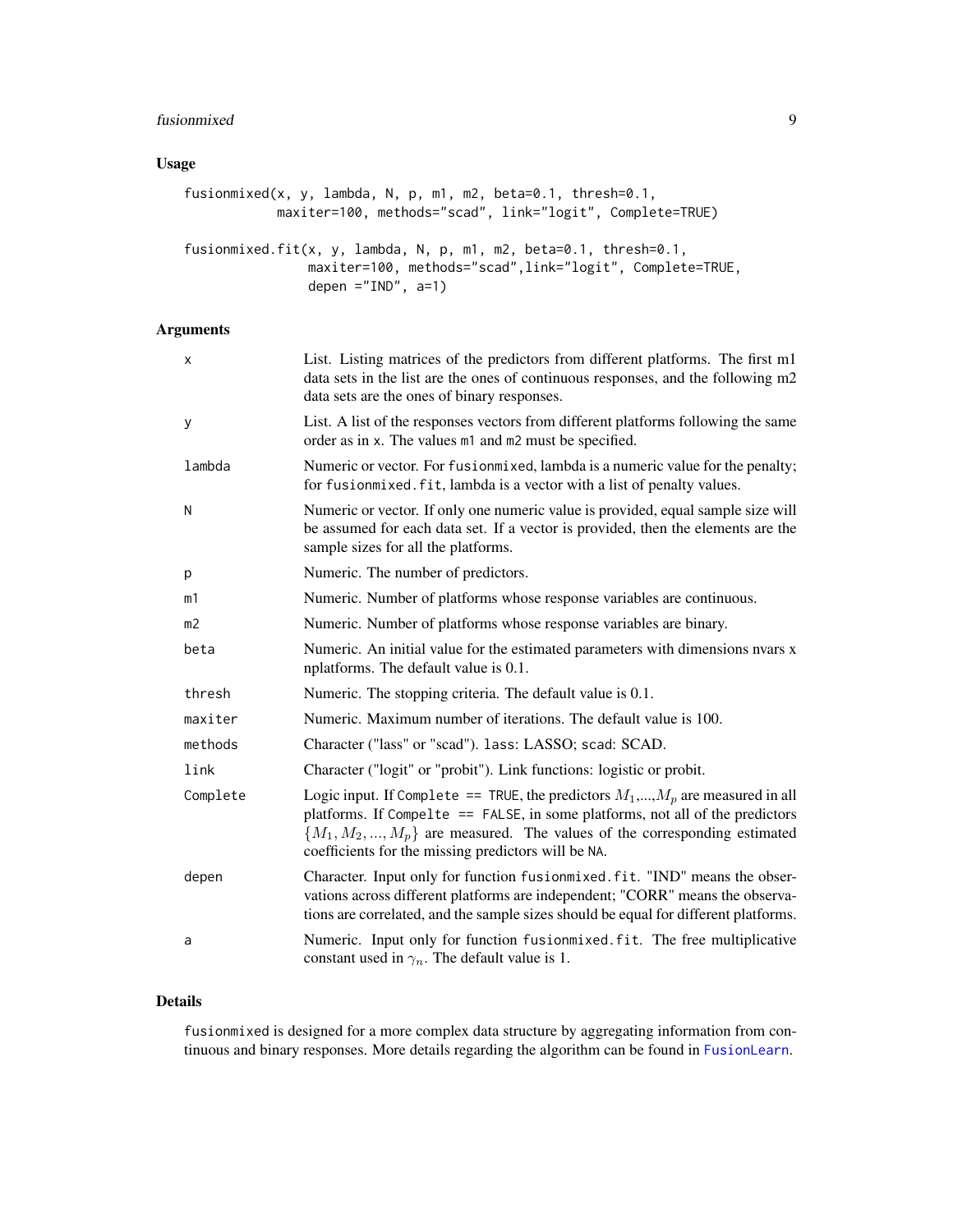## <span id="page-9-0"></span>Value

fusionmixed returns a list that has components:

| beta      | A matrix (nvars x nplatforms) containing estimated coefficients of each linear<br>model. If some data sets do not have the complete set of predictors, the corre-<br>sponding coefficients are output as NA. |
|-----------|--------------------------------------------------------------------------------------------------------------------------------------------------------------------------------------------------------------|
| method    | Penalty function LASSO or SCAD.                                                                                                                                                                              |
| link      | The link function used in the estimation.                                                                                                                                                                    |
| threshold | The numeric value shows the difference in the estimates between the successive<br>updates upon convergence.                                                                                                  |
| iteration | The numeric value shows the number of iterations upon convergence.                                                                                                                                           |
|           | fusionmixed. fit provides the results in a table:                                                                                                                                                            |
| lambda    | The sequence of penalty values.                                                                                                                                                                              |
| BIC.      | The pseudolikelihood Bayesian information criterion evaluated at the sequence<br>of the penalty values.                                                                                                      |
| -2Loglkh  | Minus twice the pseudo loglikelihood of the chosen model.                                                                                                                                                    |
| $Est_d$   | The estimated degrees of freedom quantifying the model complexity.                                                                                                                                           |
|           |                                                                                                                                                                                                              |

fusionmixed.fit also returns a model selection plot showing the results above.

#### Note

The range of the penalty values should be carefully chosen. For some penalty values, the resulting models may have singular information matrix or the fitting of the glm cannot converge.

#### Author(s)

Xin Gao, Yuan Zhong, and Raymond J. Carroll

#### References

Gao, X and Carroll, R. J. (2017) Data integration with high dimensionality. Biometrika, 104, 2, pp. 251-272

#### See Also

[fusionbase](#page-3-1),[fusionbinary](#page-5-1),

## Examples

```
##Analysis of the index data
```
#Responses contain indices "VIX","GSPC", and "DJI", #"DJI" is dichotomized into "increasing" or "decreasing" y <- list(stockindexVIX[,1],stockindexGSPC[,1],stockindexDJI[,1]>0)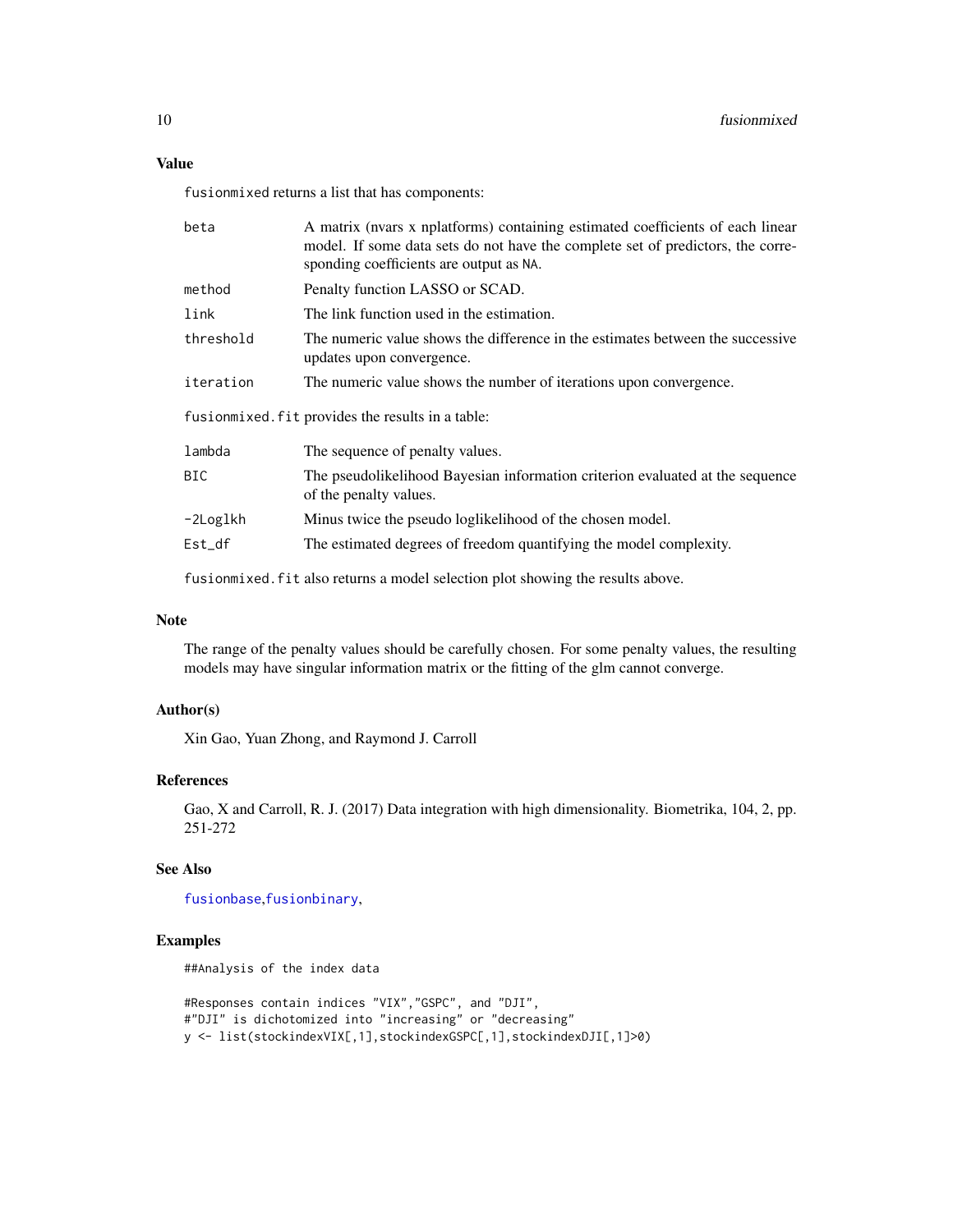#### <span id="page-10-0"></span>mockgene and the state of the state of the state of the state of the state of the state of the state of the state of the state of the state of the state of the state of the state of the state of the state of the state of t

```
#Predictors include 46 stocks
x <- list(stockindexVIX[,2:47],stockindexGSPC[,2:47],stockindexDJI[,2:47])
##Implementing the model selection based on psuedolikelihood
##information criteria
model \leq fusionmixed.fit(x,y,seq(0.03,5,length.out = 10),232,46,2,1,depen="CORR")
lambda <- model[which.min(model[,2]),1]
result <- fusionmixed(x,y,lambda,232,46,2,1)
##Identify the significant predictors for three indices
id <- which(result$beta[,1]!=0)+1
colnames(stockindexVIX)[id]
```
mockgene *Mock Gene Data*

#### Description

This dataset is a mock version of two different microarray experiments on breast cancer cells.

#### Usage

```
data("mockgene1")
data("mockgene2")
```
#### Format

The first data "mockgene1" contains 98 subjects, and the second data "mockgene2" contains 286 subjects.

The first column for each data is ID number.

The second column is subjects' status. If the status is the estrogen-receptor-positive,  $y = 1$ ; if the status is estrogen-receptor-negative,  $y = 0$ . Other columns record the gene expression values.

#### Details

This is an example to implement the FusionLearn algorithm for binary responses. In this case, the two experiments followed different protocols, and the two sets of gene expression profiles are different. The objective is to select a suitable subset gene predictors for the disease analysis based on both experiments.

#### Source

This data is a mock version of the original data. The original gene data contain over 20,000 profile expressions, and more details can be found on <https://www.ncbi.nlm.nih.gov/> with series numbers GSE2034 and GSE22093.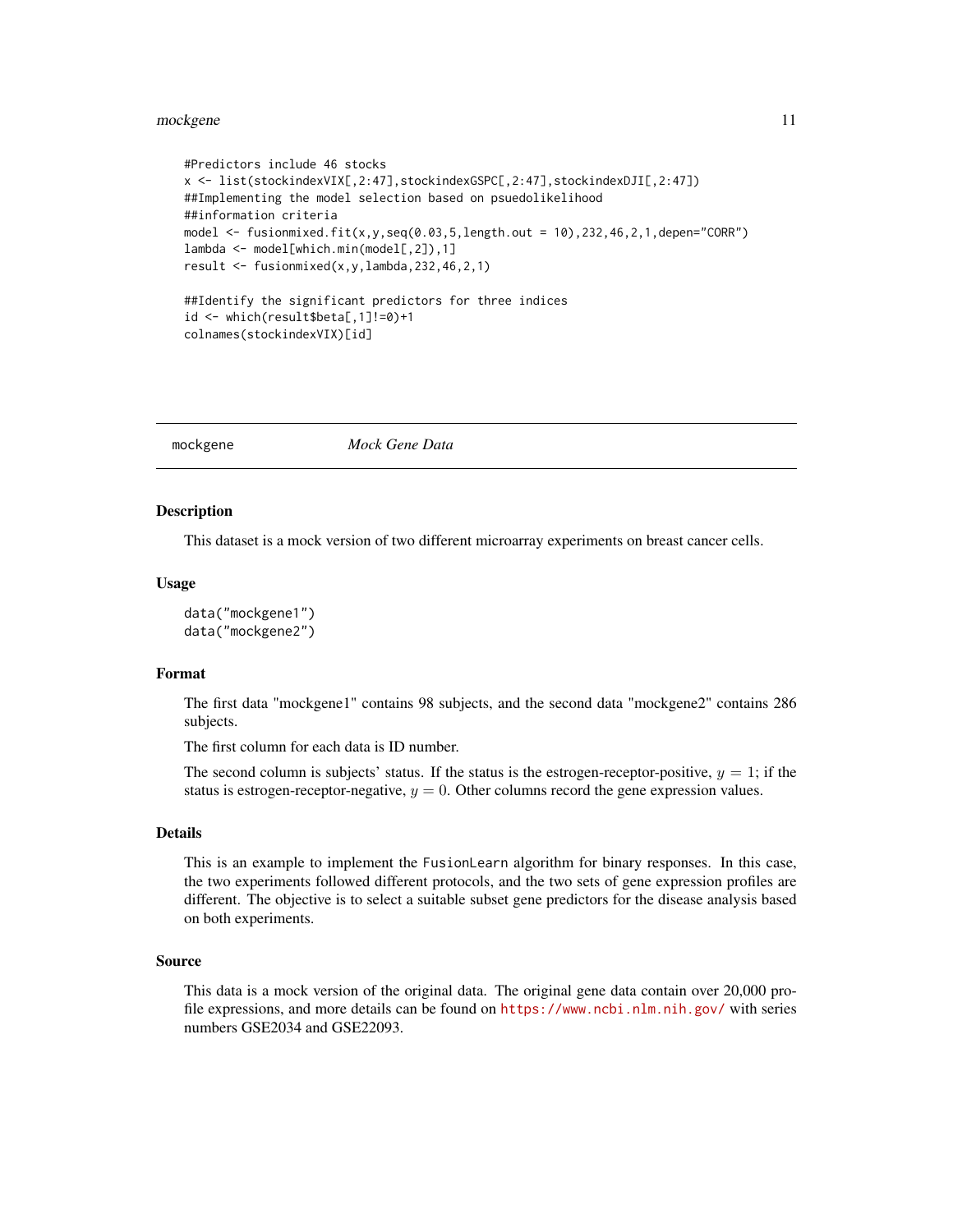<span id="page-11-0"></span>

## Description

This is a dataset containing the log return on three financial market indices and 46 stocks between 2013 and 2015. The responses are the financial indices, "VIX", "SP500", and "DJI", and the predictors are 46 stocks from the market. The data are given in three-day gap from 700 trading days. We also provide the validation datasets of three indices.

#### Usage

```
data("stockindexVIX")
data("stockindexGSPC")
data("stockindexDJI")
data("validVIX")
data("validGSPC")
data("validDJI")
```
#### Details

This example is used to demonstrate the use of the functions [fusionbase](#page-3-1) and [fusionmixed](#page-7-1). This dataset has correlated responses and the same predictors values for three models.

#### Source

This data was obtained from <https://finance.yahoo.com>.